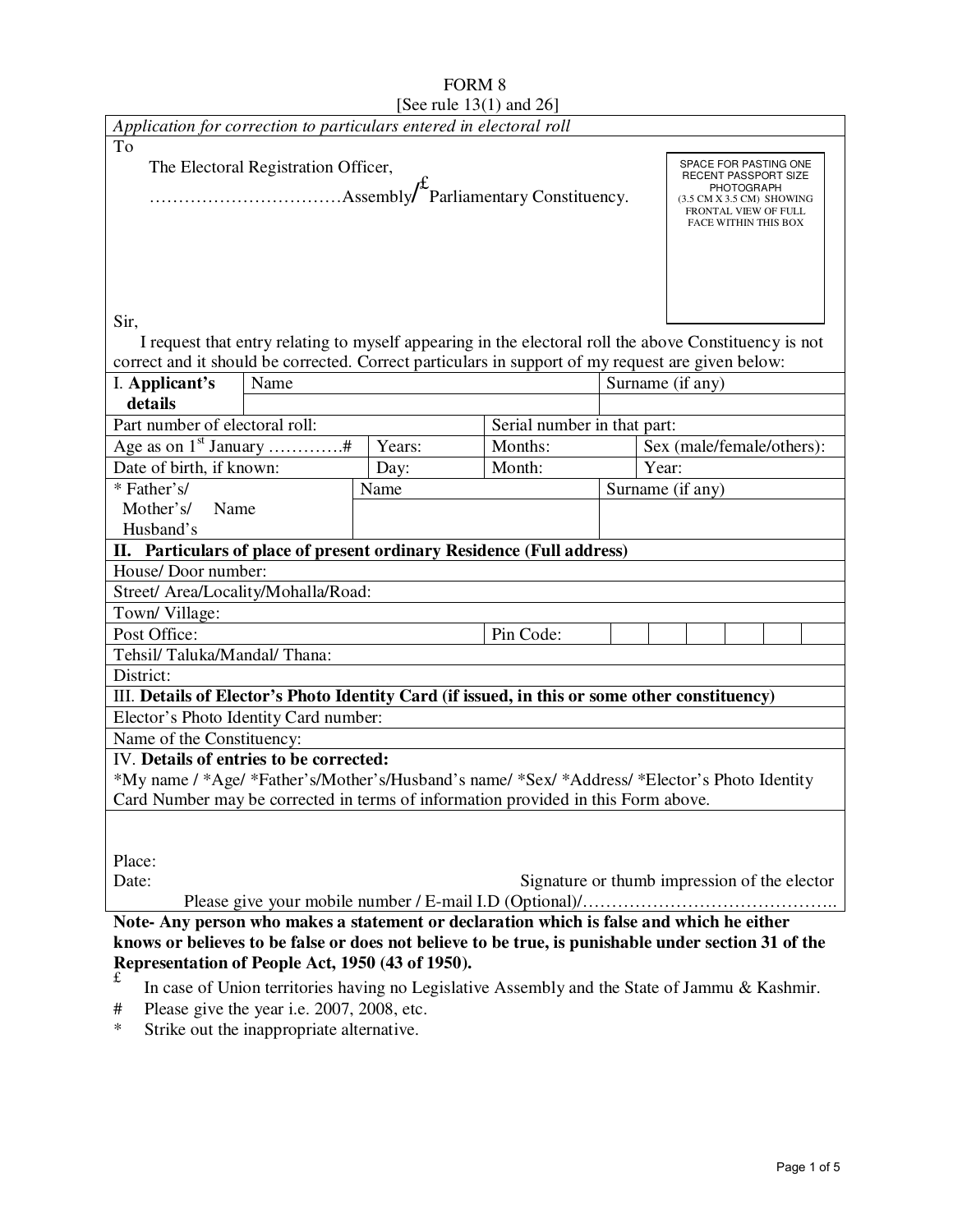# **Details of action taken (To be filled by Electoral Registration Officer of the constituency)**

The application of Shri/Smt./Km. ……………………………………………………………. for correction of entry in the electoral roll in Form 8 has been acepted\*/rejected\*.

Detailed reasons for \*acceptance [under or in pursuance of rule  $18*/20*/26(4)^{f}$ ] or \*rejection [under or in pursuance of rule  $17*/20*/26(4)^{\text{f}}$ ].

Place: Signature of (Seal of the Electoral Date: Electoral Registration Officer Registration Officer

\* Strike out the inappropriate alternative.

£ During continuous updating after final publication of electoral roll.

## **Remarks of Field Level Officers (e.g BLO, Designated Officer, Supervisory Officer)**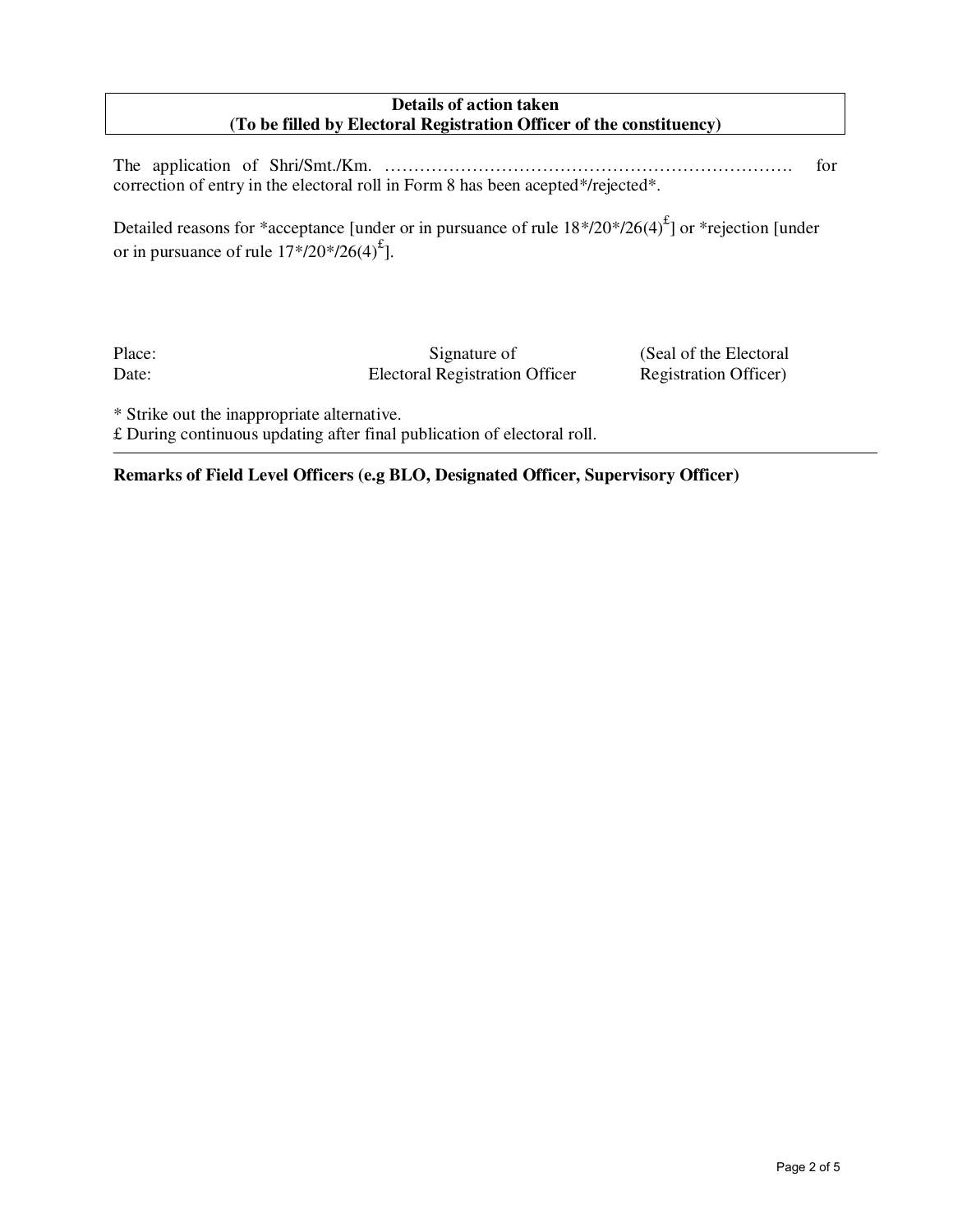[[**This page should be thick enough so that it does not get mutilated /damaged in postal transit**] ]

|                                                          | <b>Intimation of action taken</b>                                                                                                                                                         |  |  |  |
|----------------------------------------------------------|-------------------------------------------------------------------------------------------------------------------------------------------------------------------------------------------|--|--|--|
|                                                          | (Section-II of the page is to be filled by Electoral Registration Officer of the constituency and to be<br>posted to the applicant on the address as given by the applicant in Section-I) |  |  |  |
|                                                          |                                                                                                                                                                                           |  |  |  |
|                                                          |                                                                                                                                                                                           |  |  |  |
|                                                          | Section-I<br>Postage Stamp to be<br>affixed by the<br><b>Electoral Registration</b><br>Authority at the time<br>of dispatch                                                               |  |  |  |
| The application in Form 8 of<br>**Shri/ Shrimati/ Kumari |                                                                                                                                                                                           |  |  |  |
| ** (Full address)                                        |                                                                                                                                                                                           |  |  |  |
| House/ Door number:                                      |                                                                                                                                                                                           |  |  |  |
| Street/ Area/Locality/<br>Mohalla/Road:                  |                                                                                                                                                                                           |  |  |  |
| Town/Village:                                            |                                                                                                                                                                                           |  |  |  |
| Post Office:                                             | Pin Code:                                                                                                                                                                                 |  |  |  |
| Tehsil/Taluka/<br>Mandal/Thana:                          |                                                                                                                                                                                           |  |  |  |
| District:                                                |                                                                                                                                                                                           |  |  |  |
| ** To be filled in by the applicant.                     |                                                                                                                                                                                           |  |  |  |
|                                                          | Section-II                                                                                                                                                                                |  |  |  |
| has been—                                                |                                                                                                                                                                                           |  |  |  |
| Date                                                     | Electoral Registration Officer.                                                                                                                                                           |  |  |  |
|                                                          |                                                                                                                                                                                           |  |  |  |
|                                                          |                                                                                                                                                                                           |  |  |  |
|                                                          |                                                                                                                                                                                           |  |  |  |
|                                                          | <b>Receipt for application</b>                                                                                                                                                            |  |  |  |
|                                                          |                                                                                                                                                                                           |  |  |  |
| Date                                                     | Signature of the officer receiving the application<br>on behalf of the Electoral Registration Officer                                                                                     |  |  |  |
| ** To be filled in by the applicant.                     |                                                                                                                                                                                           |  |  |  |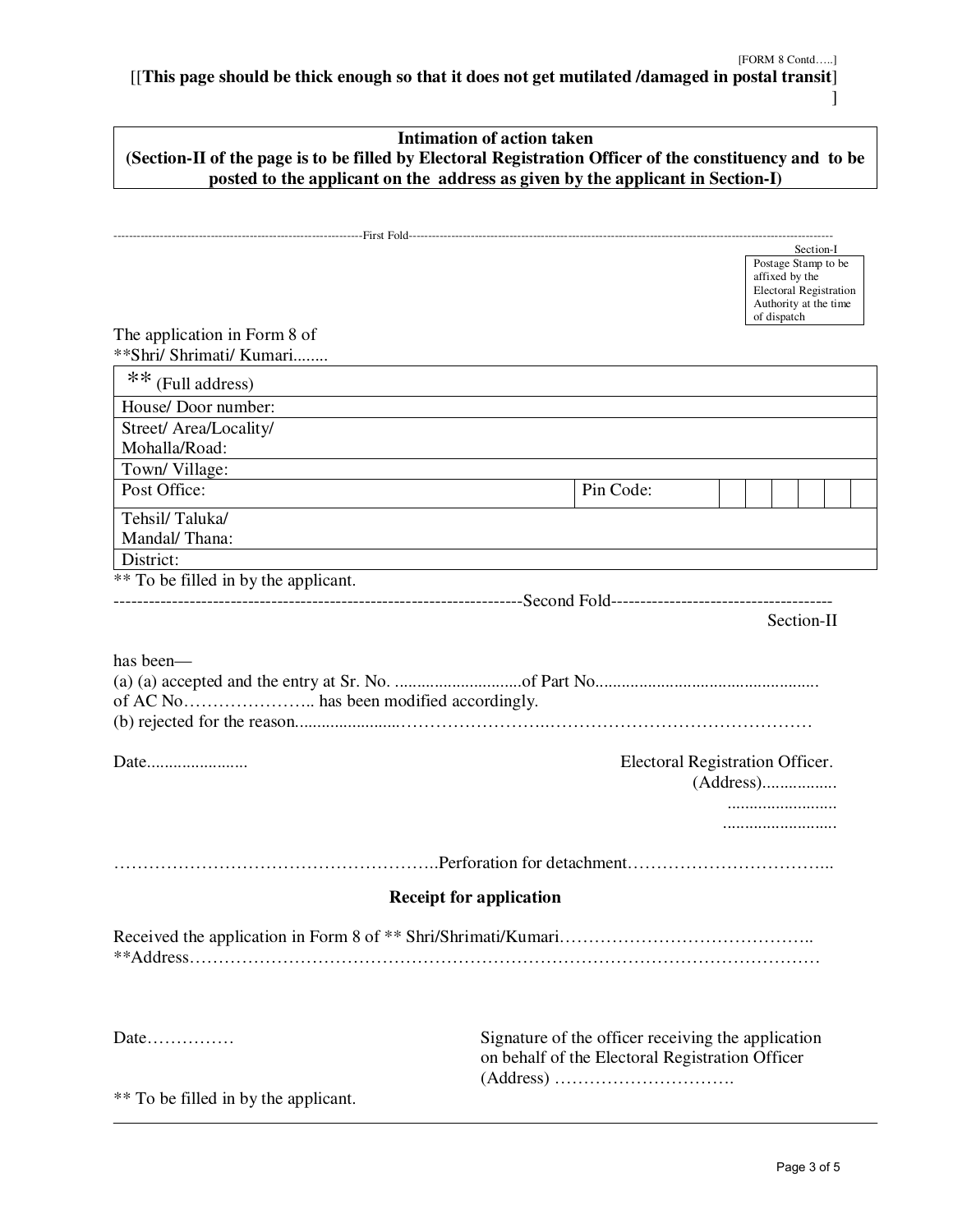## **GUIDELINES FOR FILLING UP THE APPLICATION FORM-8 General Instructions**

## **Who can file Form-8**

1. Can be filed only by a person whose name is already included in the electoral roll seeking correction to his/her particulars already printed in the electoral roll. One person cannot file application in Form 8 for correction in the particulars of any other person.

### **When Form-8 can be filed**

- 1. Form-8 can be filed for correction to particulars of a person entered in the electoral roll. The application can be filed after draft publication of electoral roll of the constituency. The application is to be filed within the specific days provided for the purpose. Due publicity is given about the above period when the revision programme is announced.
- 2. Only one copy of the application is to be filed.
- 3. The Application can also be filed for correction of particulars relating to oneself in the finally published electoral roll when the revision programme is not going on. During non-revision period, application must be filed in duplicate.

### **Where to file Form-8**

- 1. During revision period, the application can be filed at the designated locations where the draft electoral roll is displayed (mostly polling station locations) as well as the Electoral Registration Officer and Assistant Electoral Registration Officer of the constituency.
- 2. During other period of the year when revision programme is not going on, the application can be filed only with the Electoral Registration Officer.

#### **How to Fill up Form-8**

- 1. The application should be addressed to the Electoral Registration Officer of the constituency in which the name of the applicant is already included. The name of the constituency should be mentioned in the blank space.
- 2. In Part I of the Application, please write your name, as it should appear in the electoral roll. In case the initials to your name printed in the electoral roll are in abbreviated form and you want them to be printed in expanded form you can write your full name in expanded form. The full name except the surname should be written in the first box and surname should be written in the second box. In case you do not have a surname, just write the given name. Caste should not be mentioned except where the caste name is used as part of the elector's name or a surname. Honorific appellations like Shri, Smt. Kumari, Khan, Begum, Pandit etc. should not be mentioned.
- 3. Please fill up the Part Number and serial number in that part of electoral roll where your name is listed. This is mandatory.

#### 4. Age

Similarly, you should indicate your Age in years and months as on  $1<sup>st</sup>$  January of the year with reference to which the electoral roll is printed. This qualifying date is printed at the bottom of each page of electoral roll.

5. Sex

Write your sex in full in the space provided e.g. Male / Female. Eunuchs have to choose from one of these options.

- 6. Date of Birth (With Documentary Proof) Fill up the date of birth in figures in the space provided in dd/mm/yyyy. Proof of date of birth to be attached are as under:
	- (i) Birth certificate issued by a Municipal Authorities or district office of the Registrar of Births & Deaths or Baptism certificate; or